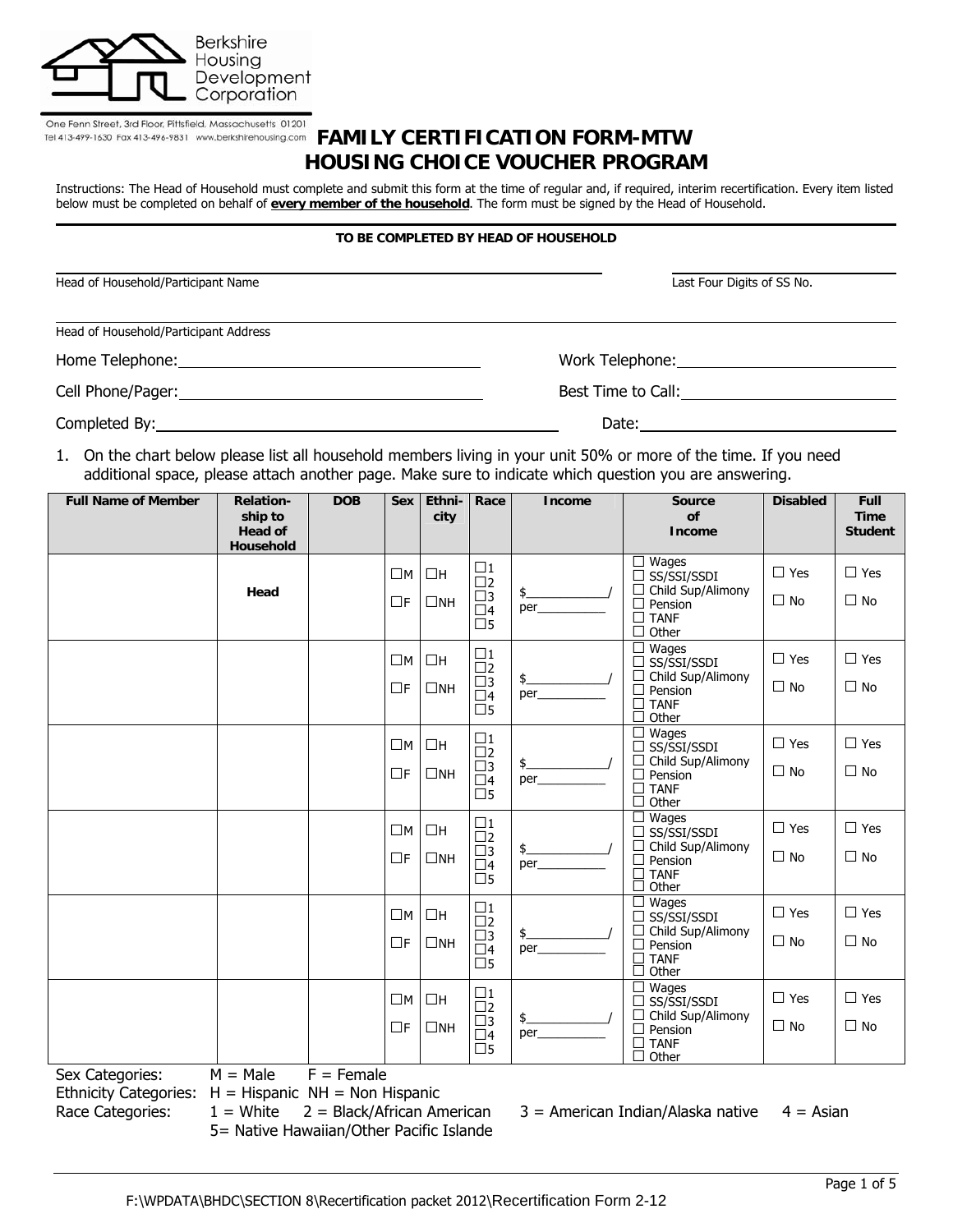| What is the primary language spoken in your home?<br>2.                                                                                                                                                                                                                                                                                                                                                |                       |
|--------------------------------------------------------------------------------------------------------------------------------------------------------------------------------------------------------------------------------------------------------------------------------------------------------------------------------------------------------------------------------------------------------|-----------------------|
| Spanish or Spanish Creole<br>Portuguese or Portuguese Creole<br>English                                                                                                                                                                                                                                                                                                                                | Vietnamese            |
| $\Box$ Italian<br>French Creole<br>Russian<br>Chinese<br>$\mathbf{I}$                                                                                                                                                                                                                                                                                                                                  | Mon-Khmer, Cambodian  |
| Other<br><u> 1980 - Jan Stein Harry Harry Harry Harry Harry Harry Harry Harry Harry Harry Harry Harry Harry Harry Harry</u>                                                                                                                                                                                                                                                                            |                       |
| If you prefer to receive written communication from DHCD in a language other than English, please check the langue<br>3.<br>that you prefer. DHCD is required to provide written translation of materials for languages spoken by a significant<br>percentage of households in its jurisdiction. Accordingly, DHCD will provide written translations for the languages<br>indicated below:             |                       |
| English<br>Spanish or Spanish Creole<br>Portuguese or Portuguese Creole                                                                                                                                                                                                                                                                                                                                | Vietnamese            |
| $\Box$ Italian<br>French Creole<br>Russian<br>Chinese                                                                                                                                                                                                                                                                                                                                                  | Mon-Khmer, Cambodian  |
| Other                                                                                                                                                                                                                                                                                                                                                                                                  |                       |
| Did any household member lose a job or voluntarily leave their job since the last recertification? If yes, list names<br>4.<br>and the effective date of the job loss below. $\Box$ Yes<br><b>No</b>                                                                                                                                                                                                   | N/A                   |
| Name of Household Member                                                                                                                                                                                                                                                                                                                                                                               | <b>Effective Date</b> |
| Name of Household Member                                                                                                                                                                                                                                                                                                                                                                               | <b>Effective Date</b> |
| Will anyone in the household receive monetary or non-monetary gifts or contributions on a regular basis from<br>5.<br>someone who does not live in the household? $\Box$ Yes<br>N <sub>0</sub>                                                                                                                                                                                                         |                       |
| If yes, list names of household members who will receive such contributions, the type of contribution and the monthly<br>amount of the contribution. For example if you receive \$50 worth of groceries every week from your Uncle Bill you<br>would enter your name, under type of contribution, you would enter groceries, and under monthly amount you would<br>enter \$200 (\$50/week x 4 weeks) : |                       |
| Type of Contribution<br>Name of Family Member                                                                                                                                                                                                                                                                                                                                                          | Monthly Amount        |

Name of Family Member Type of Contribution Monthly Amount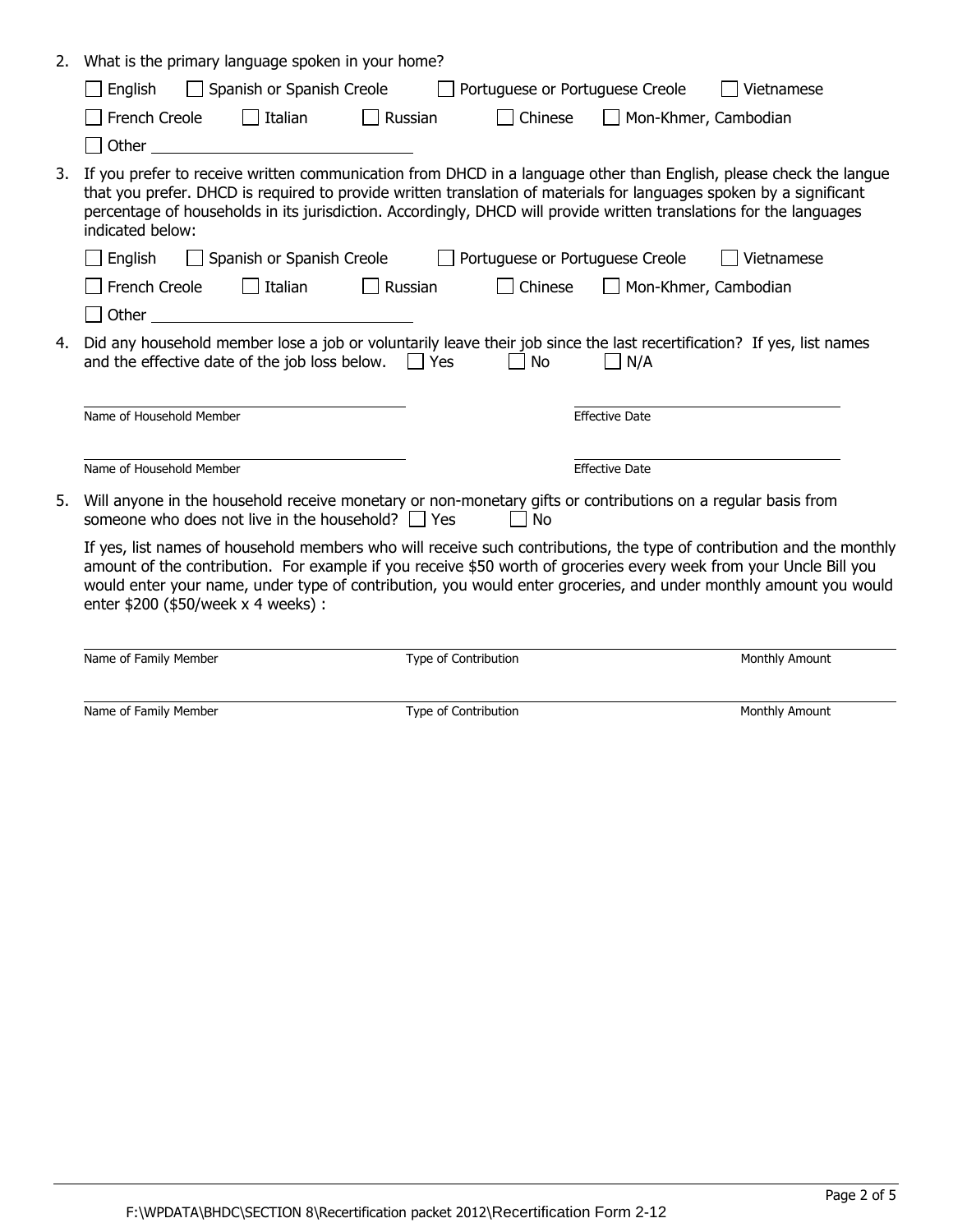6. If you selected "Other Income" for any household member, complete the table below by entering the monthly amount and name of household member who receives that type of income.

| <b>Income</b>                                                                               | Amount<br><b>Per Month</b> | <b>Name of Household Member</b> |
|---------------------------------------------------------------------------------------------|----------------------------|---------------------------------|
| Commissions, Tips, Bonuses & Other Income                                                   |                            |                                 |
| Disability or Death Benefits                                                                |                            |                                 |
| <b>Veteran's Benefits</b>                                                                   |                            |                                 |
| Veteran's Disability Benefits                                                               |                            |                                 |
| Payments for a Member of the Armed Services<br>If yes, is the Armed Services member exposed |                            |                                 |
| to hostile fire? $\Box$ Yes $\Box$ No                                                       |                            |                                 |
| <b>Unemployment Benefits</b>                                                                |                            |                                 |
| Interests, Dividends or Capital Gains                                                       |                            |                                 |
| Lottery or Gambling Winnings                                                                |                            |                                 |
| Real Estate or Rental Property Income                                                       |                            |                                 |
| Income from an Inheritance                                                                  |                            |                                 |
| Insurance, Retirement, Pension, Life Insurance                                              |                            |                                 |
| Payments for Support of a Foster Child                                                      |                            |                                 |
| Other Income ____<br>Describe                                                               |                            |                                 |

# **Adjusted Income**

|  |  | 7. Is the family paying for care of children under age 13 so an adult can work? $\Box$ Yes $\Box$ No |  |  |
|--|--|------------------------------------------------------------------------------------------------------|--|--|
|  |  |                                                                                                      |  |  |

- 8. Is the family paying for the care of children under age 13 so an adult can attend education or job training classes?  $\Box$  Yes  $\Box$  No
- 9. Is the family paying for the care of children under age 13 so an adult can look for work?  $\Box$  Yes  $\Box$  No

**Disability Expense Deduction** (Eligible only if the head of household, co-head and/or spouse is elderly or disabled)

- 10. Is the family paying for care or apparatus for a disabled family member so that an adult family member can work?  $\Box$  Yes  $\Box$  No
- 11. If yes, list name(s) of person with disability who is receiving care or using the apparatus:

Name of disabled family member receiving care or using apparatus

12. Cost of care or apparatus: \$

**Un-reimbursed Medical Expense Deduction** (Applicable only to families if the head of household, co-head and/or spouse is elderly or disabled)

- 13. Does the family expect un-reimbursed medical expenses over the period covered by the certification?  $\Box$  Yes  $\Box$  No
- 14. List names of family members who expect un-reimbursed medical expenses:

Name of Family Member Name of Family Member Name of Family Member

**Childcare Deduction**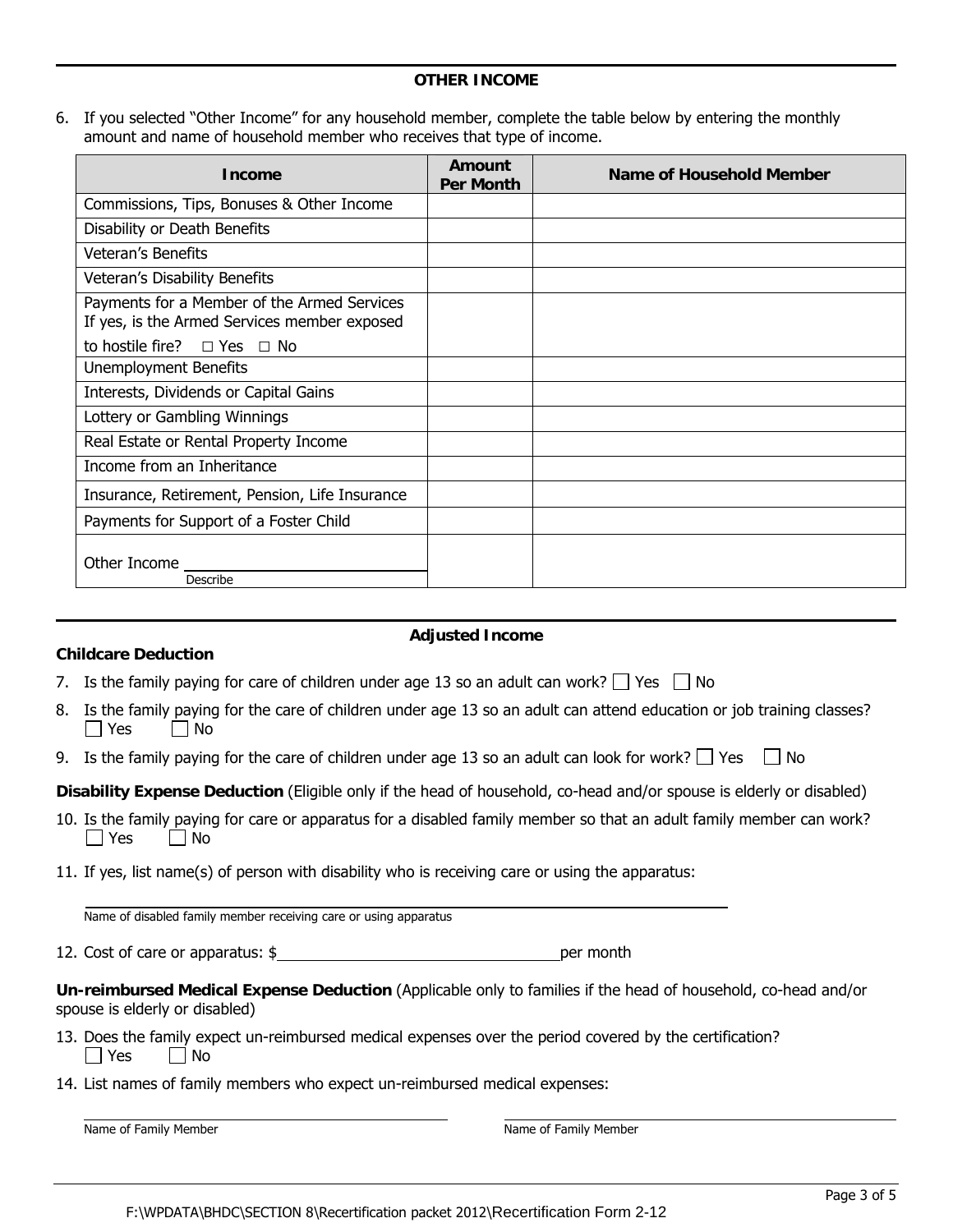15. Check type of **un-reimbursed** medical expenses anticipated and enter annual expense:

| Type of Expense                                 | Check if Applicable | <b>Annual Amount</b> |
|-------------------------------------------------|---------------------|----------------------|
| Medical insurance premiums (including Medicare) |                     |                      |
| Doctor visits                                   |                     |                      |
| Dentist visits                                  |                     |                      |
| Dentures, bridgework or crowns                  |                     |                      |
| Eye doctor visits                               |                     |                      |
| Eyeglasses or contact lenses                    |                     |                      |
| Clinic visits                                   |                     |                      |
| Therapy (physical or emotional)                 |                     |                      |
| Lab fees, x-rays, blood work                    |                     |                      |
| Prescription medicine                           |                     |                      |
| Non-prescription medicine                       |                     |                      |
| Hearing aid batteries                           |                     |                      |
| In-home health care                             |                     |                      |
| <b>Medical Transportation</b>                   |                     |                      |
| Medical apparatus (owned or rented)             |                     |                      |
| Assistive animal expense                        |                     |                      |
| Hospice care                                    |                     |                      |
| Other (describe)                                |                     |                      |
| Other (describe)                                |                     |                      |

## **Criminal Background Information**

|        | Are you or any member of your household subject to a lifetime state sex offender registration program in any state? |  |
|--------|---------------------------------------------------------------------------------------------------------------------|--|
| l I No | $\Box$ Yes - If yes, state the household member name and the state in which the household                           |  |
|        | member is subject to a lifetime state sex offender program:                                                         |  |

| Name of Household Member | State |
|--------------------------|-------|
|--------------------------|-------|

Have you or another member of your household ever been convicted of the manufacture or production of methamphetamine on the premises of Federally-assisted housing?

□ No <br>□ Yes - Name of Household Member

Have you or any member of your household been evicted from public housing due to violent or drug-related criminal activity?

No Yes - Name of Household Member

| Have you or any member of your household been evicted due to alcohol abuse which threatened the health, safety, or |  |
|--------------------------------------------------------------------------------------------------------------------|--|
| right to peaceful enjoyment of the premises by other residents or neighbors in the vicinity of your residence?     |  |
| $\Box$ Yes - Name of Household Member<br>$\blacksquare$ No                                                         |  |

Have you or a member of your household ever used a Social Security Number other than the ones listed on this application?  $\Box$  No  $\Box$  Yes - Name of Household Member & SS Number

Have you or a member of your household ever been convicted of a felony?

No  $\Box$  Yes - Name of Household Member and offense